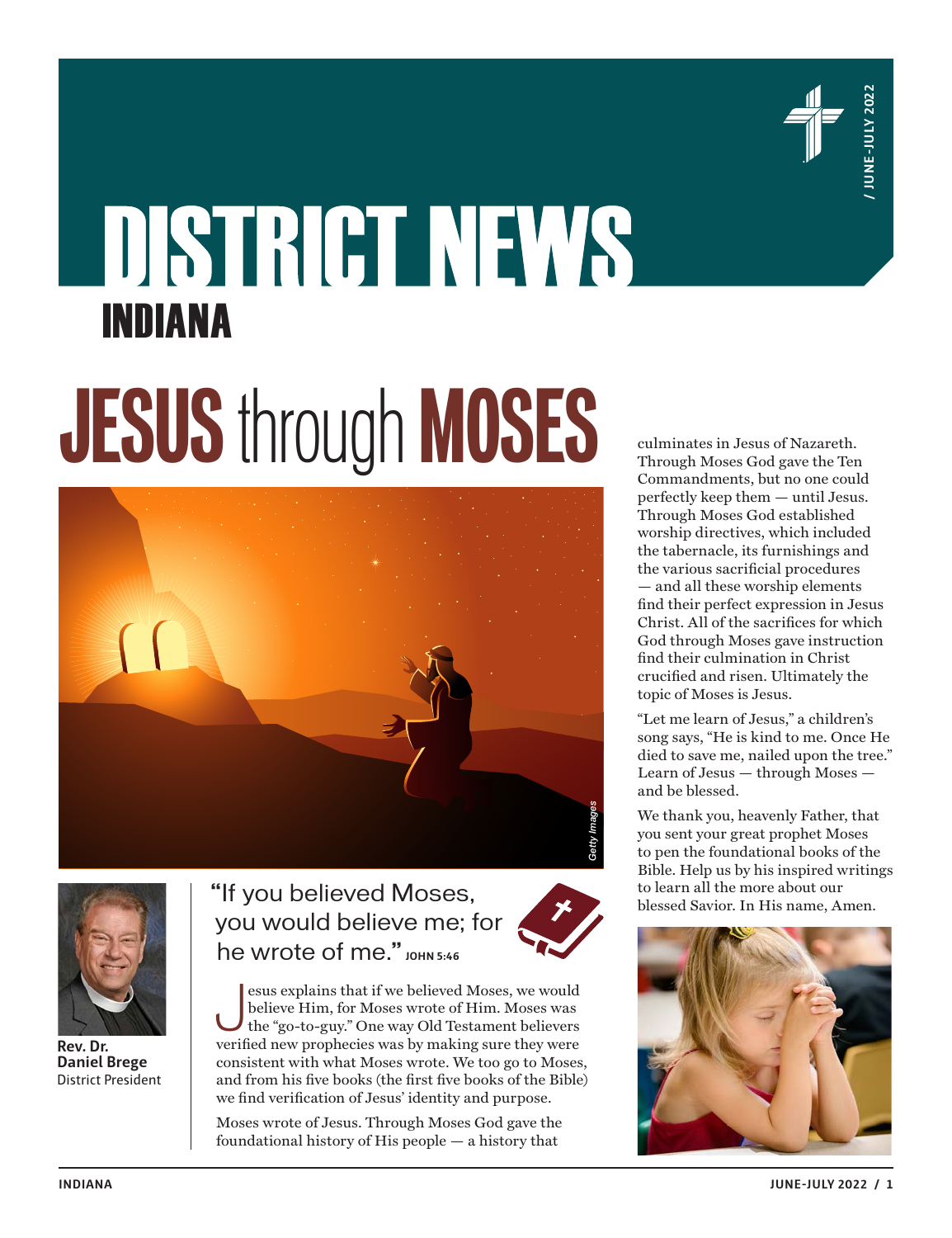## DISTRICT NEWS

# **Calvary welcomes visitation pastor**

Rev. Roger Rhode has come out of retirement to serve as part-time visitation pastor for Calvary Lutheran Church, Plymouth, and was installed on April 3. He most recently served as pastor of St. Paul, Bremen. From left, Jason Zoske, Rev. Roger Rhode and Rev. Eric Ahlemeyer, Calvary pastor. (Zoske received a call as assistant pastor from St. Paul's, Fort Wayne, during Call Day at Concordia Theological Seminary on April 27.)





# Beautiful voices in Indianapolis

The Indianapolis East children's choir meets twice a month at Christ Lutheran Church, Irvington. Through the course of this first year of the choir, participants have thoroughly enjoyed the experience.

The choir begins with a hymn-based devotion and then progresses to vocal exercises and hands-on music scale education and then singing.

The children's choir was formed to provide musical and spiritual enrichment to children and families of LCMS

congregations on the east and south side of Indianapolis. The choir was founded by families seeking to nurture a love and appreciation for the hymns in *Lutheran Service Book* and the greater choral treasury in our Lutheran heritage, with the expectation that bringing congregations together can provide a richness and depth to the experience of a children's choir that is not easily achieved by one congregation on its own.

The choir is grateful for the direction and leadership by Jennifer Amstutz (St. Peter's) and accompaniment by Sara Lemon (St. John).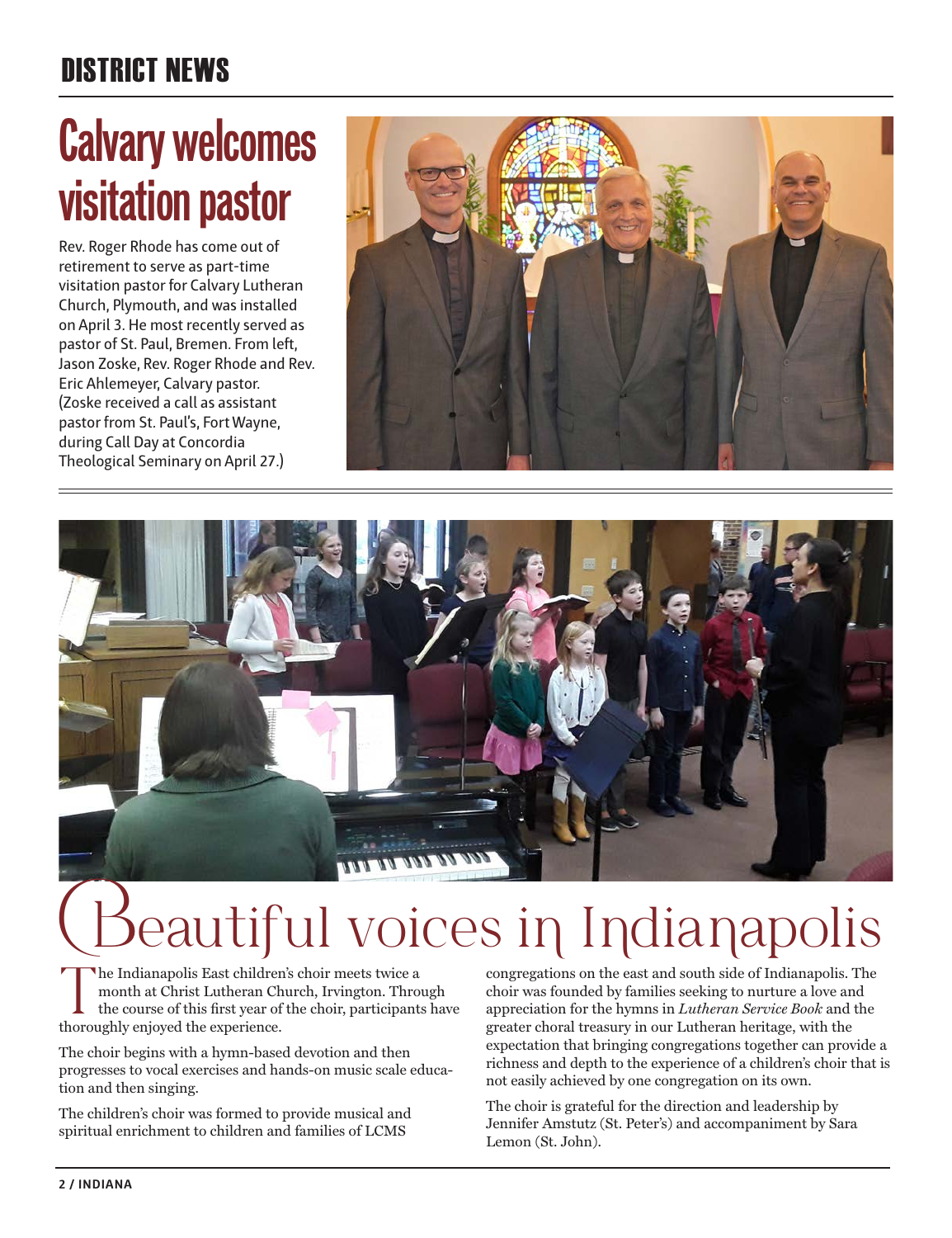## STEWARDSHIP

# **An 'attitude' of generosity**



The following article was written by Tim Hetzner, president and CEO of Lutheran Church Charities, an LCMS Recognized Service Organization. *— Ken Schilf, Council of Resources*

**Hetzner carries buckets into St. John, Lake Charles, La., in August 2020 following damage caused by Hurricane Laura.**

#### If anyone is poor among your fellow Israelites in any of the towns of the land the Lord your God is giving you, do not be hardhearted or tightfisted toward them. Rather, be openhanded and freely lend them whatever they need. **DEUT. 15:8 NIV**

God instructed this to the Israelites. Giving is the loftiest level of living. Generous people focus their time and effort on what they can give to others, not what they can get from them. And the more you give, the better your attitude becomes.

Many people don't understand this concept. They think the amount you possess determines the amount you should share. It's not what you have that matters; it's what you do with what you

have. And that's determined by your attitude.

A famous saying by Winston Churchill puts it this way:

We make a living by what we get, but we make a life by what we give.

And serving others is something you can start doing today. Whether it means spending more time with your family, mentoring an employee who shows potential, or helping people in

your church or community — it's about putting your own desires on hold to bless someone else.

#### The Bible says:

Open your mouth, judge righteously, defend the rights of the poor and needy. **PROV. 31:9** 

The only way to maintain an attitude of generosity is to make a habit of giving of your time, attentiveness, money and resources. Author Richard Foster says, "Just the very act of letting go of money, or some other treasure, does something within us. It destroys the demon [of] greed." Think about what you're already giving, what you've been asked to give, and what you would like to give. Your reasons for granting or denying a request for financial help may be valid, but are they godly? Think about how it feels when you give and let that be your guide.

We pray … Heavenly Father, as You entrust to me what is Yours, help me share my time and Your resources with others. In Jesus' name, Amen.



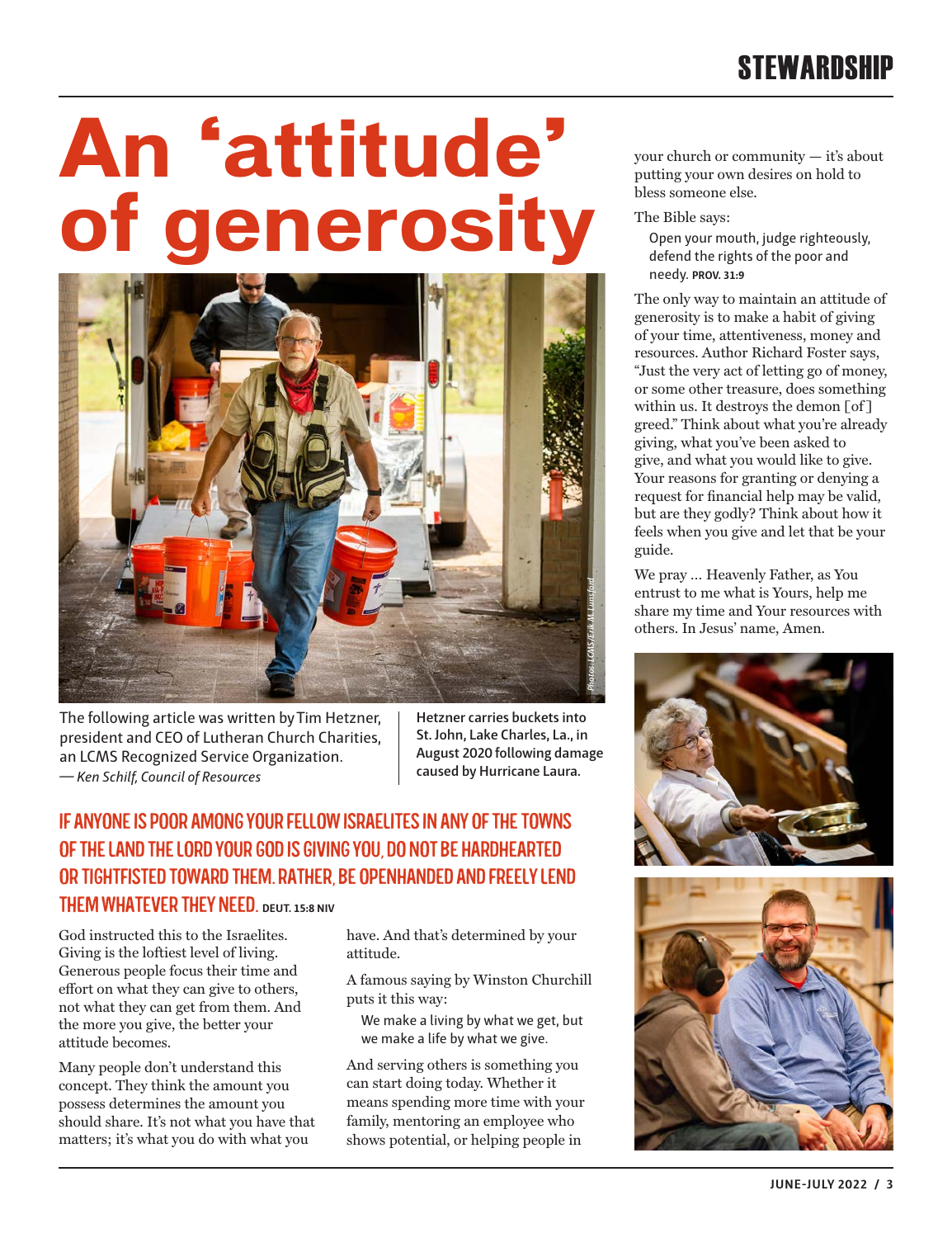## DISTRICT NEWS

# **PRAYER LIST**

#### **WEEK OF JUNE 5**

#### **Circuit 9 – Fort Wayne East**

- Ascension, Fort Wayne
- Concordia, Fort Wayne
- Gloria Dei, Fort Wayne
- Promise, Fort Wayne
- St. Peter, Fort Wayne
- Prince of Peace, Grabill
- Emanuel, New Haven
- Martini, New Haven
- St. Paul-Gar Creek, New Haven
- Christ, Woodburn
- Zion-Bull Rapids, Woodburn

**MISSION:** Hispanic Ministry–Zion,

Columbia City

**RSO:** Lutheran Child and Family Services, Indianapolis

**LCMS DISTRICT:** South Wisconsin

#### **WEEK OF ILINE 12**

#### **Circuit 12 – Kokomo**

- Christ, Anderson
- Emanuel, Arcadia
- St. Peter, Huntington
- Good Shepherd, Kokomo
- Lutheran Church of Our Redeemer, Kokomo
- Zion, Kokomo
- St. James, Marion
- Grace, Muncie
- St. John, Peru
- Emmanuel, Tipton
- Zion, Wabash

**MISSION:** LAMP–Zion, Columbia City **RSO:** Lutheran Community Home, Seymour **LCMS DISTRICT:** Southeastern

#### **WEEK OF JUNE 19**

#### **Circuit 20 – Aurora**

- St. John, Aurora
- St. Paul-Clifty, Columbus
- Bethany, Connersville
- St. Paul, Cross Plains
- Trinity, Dillsboro
- St. John-Farmer's Retreat, Dillsboro
- Holy Trinity, Greensburg
- Faith, Madison

**4 / INDIANA**

**MISSION:** Lutheran Immigration and Refugee Services–Zion, Columbia City **MINISTRY:** The Lutheran Foundation, Fort Wayne **LCMS DISTRICT:** Southern

#### **WEEK OF JUNE 26**

- **Circuit 2 Gary**
- Trinity, Crown Point
- Faith, DeMotte
- Good Shepherd, Gary
- St. John, Gary
- Trinity, Hobart
- Trinity Memorial, Merrillville
- **MISSION:** Destiny Rescue–Zion, Columbia City
- **RSO:** Lutheran Life Villages, Fort Wayne **LCMS DISTRICT:** Southern Illinois

#### **WEEK OF JULY 3**

#### **Circuit 10 – Decatur**

- Peace, Berne
- Immanuel, Decatur
- St. John-Bingen, Decatur
- St. Paul-Preble, Decatur
- St. Peter, Decatur
- Zion, Decatur
- Emmanuel-Soest, Fort Wayne
- Zion-Friedheim, Decatur
- Prince of Peace, Hartford City
- St. John-Flatrock, Moroeville
- Bethlehem, Ossian
- New Hope, Ossian
- Faith, Roanoke
- **MISSION:** Liberian Children's Mission–
- Zion, Columbia City
- **RSO:** Lutheran Ministries Media,
- Fort Wayne **LCMS DISTRICT:** Texas

#### **WEEK OF JULY 10**

#### **Circuit 13 – Indianapolis East**

- Ascension, Beech Grove
- Faith, Greenfield
- Christ, Indianapolis
- Peace Deaf, Indianapolis
- St. John, Indianapolis
- Trinity, Indianapolis
- Zion, New Palestine
- St. Mark, Shelbyville
- **MISSION:** Latin America Mission–Zion,
- Columbia City
- **RSO:** Lutheran School Partnership,
- Fort Wayne
- **LCMS DISTRICT:** Wyoming

#### **WEEK OF JULY 17**

- **Circuit 21 Lexington**
- Our Savior, Danville
- Bread of Life, Georgetown
- Good Shepherd, Lexington
- Our Redeemer, Lexington
- St. John, Lexington

**MISSION:** African Immigrants; Resurrection, Louisville **MINISTRY:** Lutheran Social Services, Fort Wayne **LCMS DISTRICT:** Atlantic

#### **WEEK OF JULY 24**

#### **Circuit 3 – Valparaiso**

• St. Paul, Chesterton

• Immanuel, Michigan City • St. Paul-Otis, Westville • St. Peter, Portage

• Faith Memorial, Valparaiso • Heritage, Valparaiso • Immanuel, Valparaiso • Prince of Peace, Valparaiso

**RSO:** Lutheran Special Education

**LCMS DISTRICT:** California-Nevada-

• Shepherd by the Lakes, Syracuse

**MISSION:** African Immigrants–Redeemer,

**RSO:** Lutherans For Life–Nevada, Iowa **LCMS DISTRICT:** Central Illinois

Ministries, Fort Wayne

**WEEK OF JULY 31 Circuit 6 – Kendallville** • Trinity, Auburn • Immanuel, Avilla • St. John, Columbia City • Zion, Columbia City • Zion, Corunna • Clear Lake, Fremont • Lake George, Fremont

• Zion, Garrett • St. John, Kendallville

Louisville

• Messiah, Wolcottville • Living Water, Wolf Lake

**MISSION:** African Immigrants; Concordia,

• St. Paul, Kouts

Louisville

Hawaii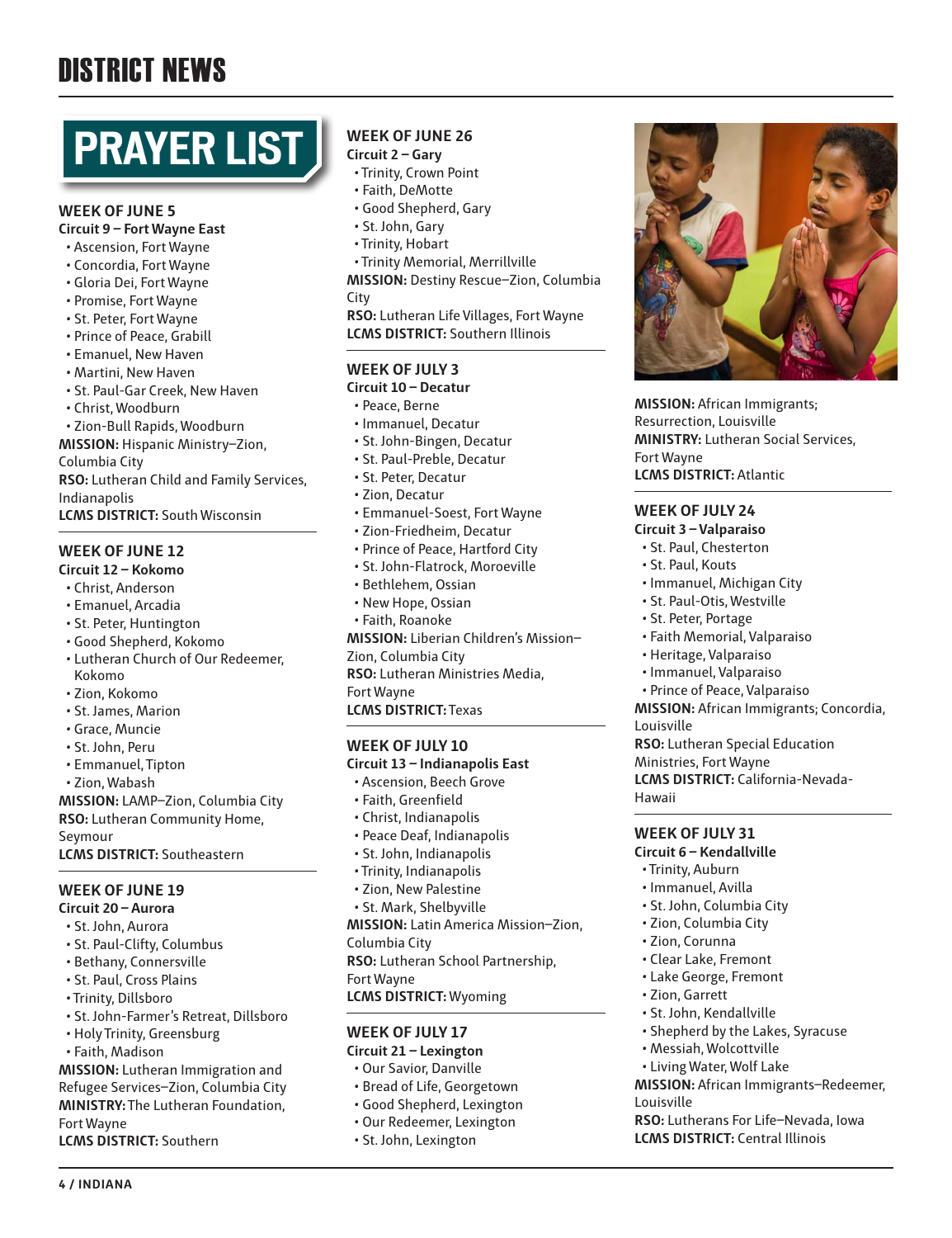## **CELEBRATIONS**

# **Share your news with us!**



We are always in need of more submissions for the Indiana District *Lutheran Witness* insert. They help remind us of what God is doing around the Indiana District. It is also a way to share ideas for nurturing those God has already gathered into His church and for reaching those still outside of the flock with the Good News about Jesus. It finally reminds each of us that Christ's church is much larger than just our particular congregation.

We welcome pictures and stories of congregational events, youth events, outreach events, installations, events from your men's or women's group, servant events, conferences, anniversaries, church renovations or additions, and much more. If you would like an upcoming event publicized, please make sure we have the information at least two months in advance.

**Submissions for the September issue are needed by July 15.**

Send submissions to **LWeditor@in.lcms.org** or

Lutheran Witness Editor LCMS Indiana District 1145 South Barr St. Fort Wayne, IN 46802

### **Birthdays** *(90 and over)*

**June 1** Bill Kamman, 94 Immanuel, Seymour Jean Popoff, 93 Zion, Fort Wayne

**June 4** Alvin Terkhorn, 95 Zion, Seymour Marcia Freeby, 94 Calvary, Indianapolis Ted Reinhart, 93 St. Paul-Preble, Decatur Kathleen Klasing, 90 Calvary, Indianapolis

**June 5** Donald Borcherding, 91 Immanuel, Seymour

**June 7** Edna Messing, 94 St. Paul-Preble, Decatur

**June 8** Maxine Knipstein, 91 Emmanuel, Fort Wayne

**June 10** Rona Edquist, 94 Heritage, Valparaiso Bob Scheimann, 90 Holy Cross, Indianapolis

**June 12** Phyllis Zabel, 93 St. Peter's, Brownstown Anna Mary Hussing, 92 St. John's, Lanesville Carol Wick, 92 Holy Cross, Fort Wayne

**June 14** Elli Huotilainen, 96 Calvary, Indianapolis

**June 15** Pauline Miller, 93 Calvary, Indianapolis Norma Kriete, 90 Immanuel, Seymour

**June 17** Maxine Christiansen, 93 Calvary, Plymouth

**June 18** Lois Horstmeyer, 93 Emmanuel, Fort Wayne

**June 19** Marjorie Rodemeyer, 91 Emmanuel, Fort Wayne

**June 20** Bob Bieberich, 92 Holy Cross, Fort Wayne

**June 21** Al Jennings, 91 Cornerstone, Carmel

Russell Poor, 91 Trinity-Decatur Road, Fort Wayne

**June 22** Norvin McClure, 98 Emmanuel, Fort Wayne

**June 24** Hildegard Blondell, 95 Trinity-Decatur Road, Fort Wayne John Remetta, 90

Calvary, Indianapolis **June 28** Bryce Shull, 101 Zion, Fort Wayne

**June 29** Betty Vance, 97 Faith, Bloomington

**June 30** Robert Rietdorf, 94 Emmanuel, Fort Wayne

**July 1** Fritzy Ober, 96 Emmanuel, Fort Wayne Rodney Berger, 95 Holy Cross, Fort Wayne

**July 4** Doris Klage, 100 Holy Cross, Fort Wayne Lucy Kniggendorf, 94 Calvary, Indianapolis Marian Ruth Pardieck, 92

Immanuel, Seymour Bob Nicholson, 91 Trinity, Darmstadt

**July 5** Helen Schneider, 91 Immanuel, Seymour

**July 6** Leona Kerkhoff, 96 Grace, Muncie Rev. Donald Lutz, 94 Bethlehem, Ossian

**July 7** Burt Smith, 96 Cornerstone, Carmel

Clarabelle Troike, 94 St. Peter, North Judson Ruth Ida Newkirk, 90 Immanuel, Seymour

**July 8** Audrey Meyers, 92 St. Michael, Fort Wayne

**July 9** Doris Hoffman, 97 Emmanuel, Fort Wayne

**July 11** Jean Morris, 96 Immanuel, Seymour James Paul, 93 Zion, Wabash

**July 12** Don Karbach, 95 Holy Cross, Fort Wayne **July 15** Perry Glancy, 89 St. Michael, Fort Wayne

**July 17** Duane Lupke, 92 Emmanuel, Fort Wayne Eloise Schinnerer, 90 Holy Cross, Fort Wayne

**July 19** Dorothy Rohrbach, 97 St. Michael, Fort Wayne Helen Curts, 93 Grace, New Albany Arthur Krauss, 90 St. John-Bingen, Decatur

**July 21** Joan Pearson, 94 Emmanuel, Fort Wayne Polly Carr, 93 St. John's, Lanesville Lil Bieberich, 92

Holy Cross, Fort Wayne Alma Smith, 91 Zion, Wabash

**July 22** Melba Baker, 95 St. Michael, Fort Wayne Betty Roeder, 93 Our Redeemer, Evansville

**July 23** Faye Luedeman, 92 Immanuel, Seymour

**July 24** Helen Kellermeier, 97 St. Peter's, Brownstown

**July 25** Mary Louise Spice, 95 Emmanuel, Fort Wayne

**July 26** Hilda Volmerding, 92 Zion, Fort Wayne Betty Preuss, 90 Cornerstone, Carmel

**July 27** Lois Boswell, 91 Calvary, Indianapolis

#### **Belated**

Carl Wohlschlegel, 94 Faith, Louisville, Ky. (May 4) Doris Loretta Hackman, 96 Immanuel, Seymour (May 14)

Lena Kilgis, 90 Immanuel, Seymour (May 18)

Norma Shackley, 97 Faith, Bloomington (May 26)

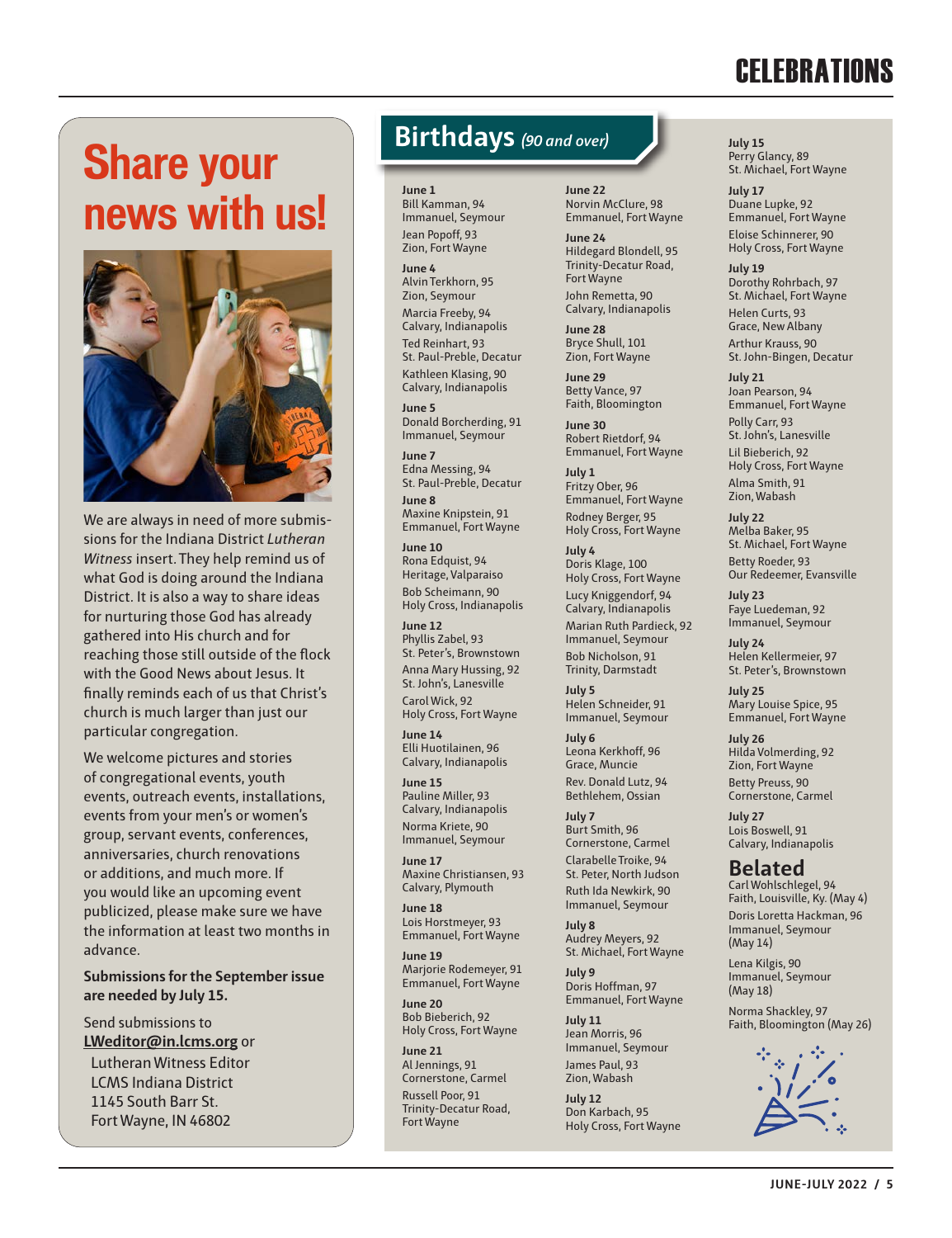## **CELEBRATIONS**

### **Anniversaries** *(50 and over)*

#### **June 1**

Kenneth and Mariann Koeneman, 65 St. Paul-Gar Creek, New Haven John and Barbara Ryan, 65 Calvary, Indianapolis Delbert and Alberta Tormoehlen, 64 Immanuel, Seymour Larry and Linda Thieman, 54 St. Paul, Cross Plains

#### **June 2**

Tom and Shirley Noll, 66 Zion, Decatur C. James and Marilyn Hurt, 59 Immanuel, Seymour

Larry and Rae Lynn Fuhrmann, 50 St. John-Bingen

#### **June 3**

Don and Marlene Day, 66 Calvary, Plymouth Harlan and Donna Heinze, 61 St. John's, Lanesville Bob and Pat Saalfrank, 55 Holy Cross, Fort Wayne

John and Margaret Mowery, 50 Calvary, Indianapolis

#### **June 4**

Rev Gene and Donna Brunow, 62 Emmanuel, Fort Wayne

Rev. George and Lois Lange, 62 Zion, Fort Wayne Pete and Andrea Barber, 56

Cornerstone, Carmel

#### **June 5**

Franklin and Deloris Furr, 62 St. Paul, Denham David and Janet Davis, 57 St. Michael, Fort Wayne Rev. Dan and Judy May, 57 Emmanuel, Fort Wayne Virgil and Janell Bowers, 51 Zion, Decatur George and Rosemary Weir, 51 Zion, Seymour Duane and Dona Williams, 51 Immanuel, Seymour **June 6**

Rev. Harvey and Carol Lange, 70 Calvary, Indianapolis Charles and Gladys Bartholomew, 63 Faith, Bloomington Charles and Kathryn Clark, 61 Redeemer, Seymour Hugo and Linda Bietz, 58 Holy Cross, Fort Wayne Marlin and Shirley Culy, 58 Emmanuel, Fort Wayne Rex and Barb Thomas, 53 Calvary, Indianapolis Ron and Joan Preloger, 52 Immanuel, Seymour Mike and Diana Johnston, 55 Trinity, Dillsboro Gary and Susan Wendeln, 52 Calvary, Indianapolis

Kraig and Linda Ahlfeld, 51 Zion, Wabash Jim and Susie Clements, 50 Trinity, Henderson, Ky.

**June 7**

Terry and Barb Lunt, 53 St. Michael, Fort Wayne Larry and Judie Moore, 53 Shepherd of the Hills, Georgetown

**June 8** Larry and Phyllis Bowman, 54 Cornerstone, Carmel Jerry and Karen Schoenefeld, 54 Emmanuel, Fort Wayne

#### **June 9**

Douglas and Susan Wright, 50 Calvary, Indianapolis

#### **June 10**

Alfred and Mildred Fenneberg, 64 Immanuel, Seymour Don and Pat Meyer, 56 Calvary, Indianapolis Jim and Karyn Beissler, 55 Cornerstone, Carmel Jon and Laura Stahl, 55 Immanuel, Seymour Michael and LeaAnn Fifer, 50 St. John-Bingen, Decatur Dave and Debby Hilgendorf, 50 Cornerstone, Carmel

#### **June 11**

Al and Pat Struss, 56 Calvary, Indianapolis Tom and Linda Lockmund, 55 Grace, New Albany John and Carol Valentine, 55 Cornerstone, Carmel Don and Janet Benter, 51 Immanuel, Seymour

#### **June 12**

Charles and Francis Nichols, 67 St. Peter's, Brownstown Ron and Bonnie Brink, 57 Calvary, Indianapolis Bill and Sandy Culbertson, 57 Cornerstone, Carmel Paul and Linda Noel, 57 Grace, New Albany Frank and Gloria Helfrich, 51 St. Michael, Fort Wayne

#### **June 13**

Jim and Willie Biddle, 65 St. Michael, Fort Wayne Ivan and Ardina Lepper, 63 St. John-Bingen, Decatur Chester and Shirley Gut, 58 Calvary, Plymouth Lee and Marsha Davis, 57 Zion, Wabash James and April Nicely, 51 Zion, Wabash **June 14** Gene and Carol Bruns, 64 Cornerstone, Carmel

Neal and Linda Schwier, 55 Cornerstone, Carmel Ron and Cheryl Geik, 53 Calvary, Plymouth Ron and Cheryl Janke, 53 Cornerstone, Carmel Fred and Robyn Scheel, 53 Cornerstone, Carmel Fritz and LouAnn Bultemeyer, 52 St. John-Bingen, Decatur

**June 15** Ruth and Don Gambrel, 60 Zion, Seymour Bob and Vicki Layman, 59 Emmanuel, Fort Wayne Bob and Manna Bruckner, 54 St. Michael, Fort Wayne John and Judi Pape, 54 Grace, Muncie

#### **June 16**

Earl and Mary Pottschmidt, 59 St. Peter's, Brownstown

#### **June 17**

Jim and Dixie Croxton, 66 Emmanuel, Fort Wayne Jim and Linda Bernhart, 55 Holy Cross, Fort Wayne Arthur and Christie Bachert, 50 St. Peter, North Judson

#### **June 18**

Larry and Sara Jupin, 67 Calvary, Indianapolis Bates and Judy McIndoe, 62 Cornerstone, Carmel Rev. Dr. David and Dorothy Scaer, 62 Zion, Fort Wayne Arnold and Faith Witte, 57 St. John-Bingen, Decatur Harry and Dana Lemke, 56 St. Peter, North Judson Richard and Arlene Wolfgang, 55 Zion, Wabash James and Phyllis Birdwell, 51 Calvary, Indianapolis James and Joanne Wetzel, 51 Zion, Decatur

#### **June 19**

Bill and Janet Walker, 62 Grace, Muncie Harry and Margaret Jones, 51 St. Michael, Fort Wayne Larry and Charlene Jung, 51 Promise, Fort Wayne Bruce and Linda Novak, 51 Emmanuel, Fort Wayne Ted and Cherie Walda, 51 St. Michael, Fort Wayne

#### **June 20**

Paul and Carol Hoppe, 74 Holy Cross, Fort Wayne Paul and Karen Filter, 58 Trinity, Dillsboro Denis and Sheila Peters, 58 Holy Cross, Fort Wayne Butch and Betty Werner, 58 Heritage, Valparaiso

Rich and Nancy Burke, 52 Cornerstone, Carmel John and Jane Dickmeyer, 52 Holy Cross, Fort Wayne Russell and Jane Grose, 52 St. Michael, Fort Wayne John and Carol Marks, 52 Holy Cross, Fort Wayne

#### **June 21** Jim and Jackie Beery, 75 Zion, Decatur Al and Carol Wick, 70

Holy Cross, Fort Wayne JR and Donna Wessel, 69 St. Peter's, Brownstown

Fred and Susan Fechtman, 59 Cornerstone, Carmel

Donald and Penny Letterman, 53 Trinity, Henderson, Ky. Max and Eva Middendorf, 53

St. Peter's, Brownstown Jim and Ellen Vance, 53

Calvary, Indianapolis Michael and Rita Luedeman, 52

Immanuel, Seymour

#### **June 22**

Dave and Carol Ebeling, 59 Faith, Bloomington Lynn and Sandie Clausen, 54 Cornerstone, Carmel

Steven and LaDonna McBride, 54 St. John-Bingen, Decatur

#### **June 23**

Wayne and Pat Smith, 65 Grace, New Albany Douglas and Kathy Metcalf, 50 Cornerstone, Carmel

#### **June 24**

Ron and Carol Korte, 61 St. Michael, Fort Wayne Larry and Marilyn Cooper, 55 Immanuel, Seymour

Bob and Sue Danley, 50 Cornerstone, Carmel

Joe and Pat Franklin, 50 Grace, New Albany

John and Carolyn Pieper, 50 Trinity, Dillsboro

#### **June 25**

Gene and Lucille Stewart, 67 St. John's, Lanesville Ed and Edna Braun, 62 Emmanuel, Fort Wayne Marvin and Pam Addison, 50 Grace, Muncie

#### **June 26**

William and Sandra Brandt, 58 Immanuel, Seymour Al and Charlotte Davis, 57 Zion, Seymour Ron and Luci Miller, 57 Zion, Seymour Dallas and Rose Johnson, 52 Shepherd of the Hills, Georgetown Robert and Sheryl Judge, 51 Immanuel, Seymour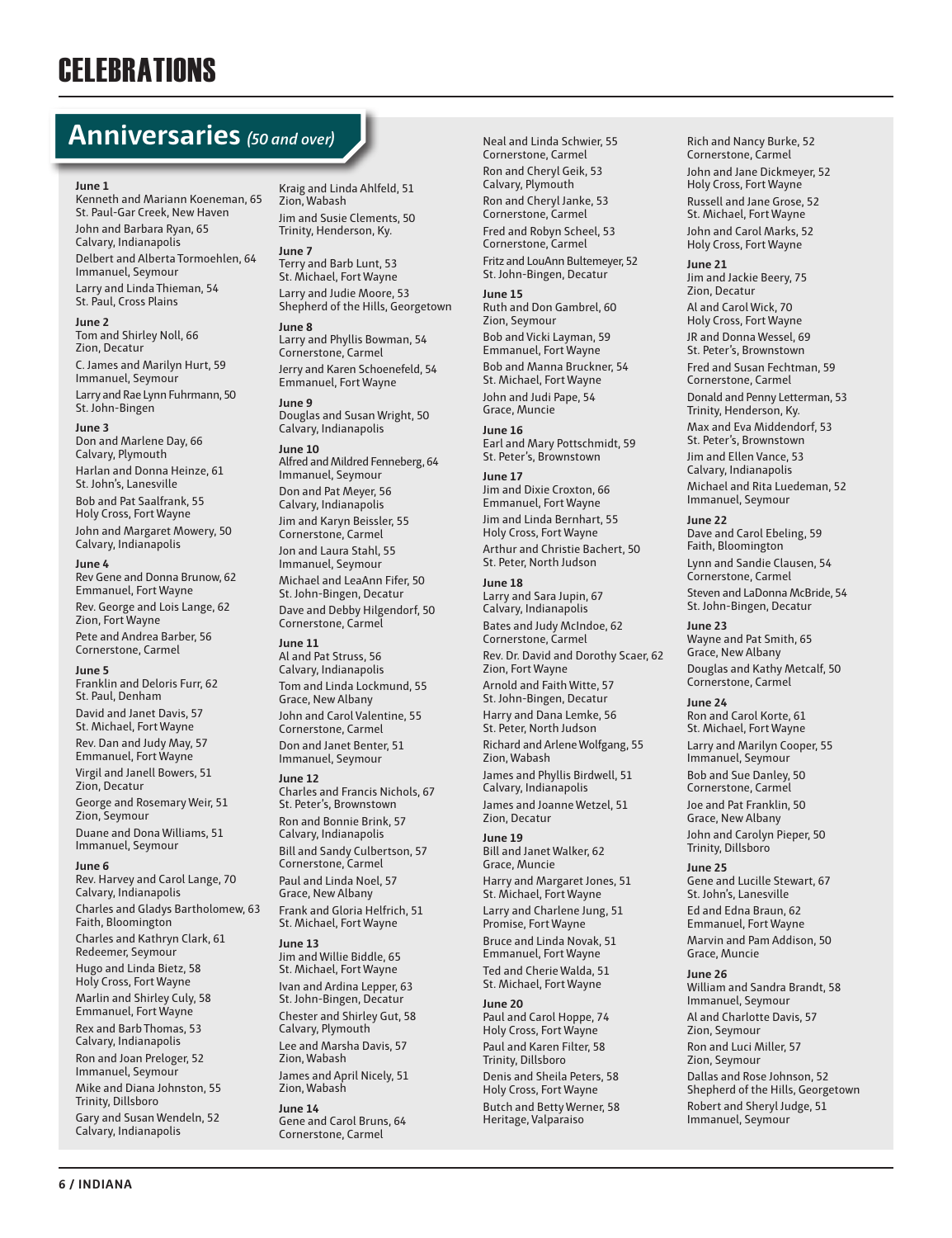### **CELEBRATIONS**

Thomas and Linda Thompson, 51 Calvary, Indianapolis

**June 27** Donald and Anna Weidler, 58 Zion, Decatur Ron and Debbie Reinking, 53

Cornerstone, Carmel **June 28**

Stephen and Denise Coots, 53 Grace, New Albany Roy and Joyce Stuckwisch, 53 Zion, Seymour

**June 29** Rev. Donald and Lois Lutz, 66 Bethlehem, Ossian

Ed and Charlotte Kasting, 64 Redeemer, Seymour

David and Judy Zolman, 57 Zion, Wabash

Rev. Tom and Kathy Eggold, 54 Emmanuel, Fort Wayne Bob and Sheryl Judge, 51

Zion, Seymour **June 30** Gary and Jill Boyd, 56 Grace, Muncie

**July 1** Steve and Laura Currier, 50 Calvary, Indianapolis

**July 2** Mel and Lillie Rahe, 62 Shepherd of the Hills, Georgetown William and Linda Marsh, 56 Immanuel, Seymour

**July 3** Robert and Linda Emily, 56 Immanuel, Seymour

**July 4** John and Elizabeth Moeller, 57 Zion, Wabash

**July 5** Ed and Peggy Davison, 54 Calvary, Indianapolis Richard and Gail Schulenburg, 53 Cornerstone, Carmel

**July 6** Ed and Vee Gutt, 70 Heritage, Valparaiso Peter and Diane Joseph, 54 Calvary, Indianapolis Fritz and Joyce Levenhagen, 54 Epiphany, Westfield Leroy and Judy Schoenfeld, 54 Grace, New Albany

**July 7** Ralph and Ellen Kerwin, 60 Cornerstone, Carmel

**July 8** Rev. Tim and Nona Sims, 60 Emanuel, New Haven **July 9** Don and Carolyn Nicole, 62 Holy Cross, Fort Wayne

David and Judy Harkless, 56 Emmanuel, Fort Wayne

**July 10**

Richard and Glenna Weiland, 57 Zion, Decatur Fred and Marlene Elrod, 51 Emmanuel, Fort Wayne Ken and Susan Schroeder, 51 Heritage, Valparaiso

**July 11** Bill and Dottie Carlson, 58 Heritage, Valparaiso Kerry and Sue Kennell, 52 Emmanuel, Fort Wayne Ken and Kristi Parrent, 51 Cornerstone, Carmel

**July 12** Brent and Bonnie Higgins, 53 Cornerstone, Carmel Rev. Dennis and Linda Perryman, 53 Cornerstone, Carmel

**July 14** Kenny and Joan Roop, 71 Zion, Decatur Marvin and Ellen Peters, 66 St. Peter, North Judson Paul and Eileen Domrow, 65 Holy Cross, Fort Wayne

#### **July 15** Rev. Weldon and Jan Leimer, 61 Epiphany, Westfield Dan and Lora Cole, 55 Zion, Wabash Mervin and Suzette Koehlinger, 55 Holy Cross, Fort Wayne Andy and Sarah Lawrence, 55

Cornerstone, Carmel Joseph and Judy Pieper, 50 St. Michael, Fort Wayne **July 16**

Don and Marcille Karbach, 73 Holy Cross, Fort Wayne Bill and Judy Shaffer, 62 Cornerstone, Carmel Fred and Shirley Stuckwisch, 56 St. Peter's, Brownstown

**July 17** Frank and Betty Becker, 63 St. Paul-Preble, Decatur Jim and Susan Richert, 51

Calvary, Indianapolis **July 18**

Bob and Ramona Scheimann, 68 Holy Cross, Fort Wayne Richard and Virginia Hollman, 63 Zion, Fort Wayne Frank and Lois Krulik, 58 St. Peter, North Judson Denny and Sandy Richmond, 58

Holy Cross, Fort Wayne Glenn and Nancy Gappa, 52 St. Peter, North Judson

**July 19** Thomas and Sonia Croucher, 53 St. John-Bingen, Decatur

**July 20** Richard and Betty Stanfield, 54 Immanuel, Seymour

#### **July 22**

DeWayne and Carole Knipstein, 50 Trinity-Decatur Road, Fort Wayne **July 23** Ed and Mary Ann McFarland, 56 Holy Cross, Fort Wayne Rollin and Betty Kuznik, 56 Cornerstone, Carmel Jerry and June Walden, 55 Grace, New Albany

**July 24** Paul and Dorothy Doenges, 68 Holy Cross, Fort Wayne Rabel and Ruth Newkirk, 66 Immanuel, Seymour

**July 25** Henry and Serene Loppnow, 63 Grace, New Albany Richard and Judy Burnside, 52 Zion, Fort Wayne John and Pam Kenney, 52 Zion, Decatur Bill and JoAnn Karbach, 52 Zion, Decatur

**July 26** Jim and Sandy Colter, 53 St. Paul-Preble, Fort Wayne

**July 27** Fred and Sue Snyder, 53 Trinity-Decatur Road, Fort Wayne

**July 28** Jon and Gloria Means, 60 Cornerstone, Carmel Jerry and Marilyn Christopher, 59 Immanuel, Seymour Jim and Jan Dunaway, 59 Calvary, Indianapolis Andy and Carol Denny, 50 Immanuel, Seymour Dennis and Peggy Kern, 50 Immanuel, Seymour

#### **July 29**

Ron and Donna Price, 62 Calvary, Indianapolis Paul and Dorothy Meyer, 61 St. Paul, Cross Plains Verene and Ellen Hanson, 56 Cornerstone, Carmel Richard and Judy Krouse, 50 St. Michael, Fort Wayne

**July 30** Tom and Mary Ann Cowans, 60 Zion, Decatur Joe and JoAnn Woodward, 56

Emmanuel, Fort Wayne

**July 31** Robert and Gloria Bowen, 67 Zion, Decatur

Hank and Judy Kiess, 57 Holy Cross, Fort Wayne Jerry and Fran Nolker, 57 St. Paul, Cross Plains

Floyd and Cathy Stuckwisch, 56 St. Peter's, Brownstown

Terry and Sandy Butler, 55

St. Michael, Fort Wayne Paul and Barbara Gerken, 51 St. Michael, Fort Wayne Mike and Jule Shively, 51 Emmanuel, Fort Wayne

### **Belated**

Kurt and Judy Vezner, 56 Faith, Hopkinsville, Ky. (May 14) Robert and Kathleen Strothmann, 51 Zion, Seymour (May 22) Chester and Linda Rust, 67 Immanuel, Seymour (May 22) Virgil and Doris Schulte, 67 Immanuel, Seymour (May 28) George and Luetta Mercier, 65 Faith, Bloomington (April 28)

# **COMING EVENTS**

Following is a list of just some of the many things coming up around the district. If your school, ministry or congregation has something you would like to submit for consideration for an upcoming issue, please contact the editor two months in advance at *LWeditor@in.lcms.org.*

**June 12** 125th anniversary; Bethlehem, Ossian

**June 23-24** Indiana District convention, Grand Wayne Center, Fort Wayne

**Sept. 6** CTSFW opening of 177th academic Year

**Sept. 23-24** CTSFW Christ Academy: Confirmation Retreat

**Oct. 13-15** CTSFW Prayerfully Consider Campus Visit

**Nov. 6-7** CTSFW Good Shepherd Institute